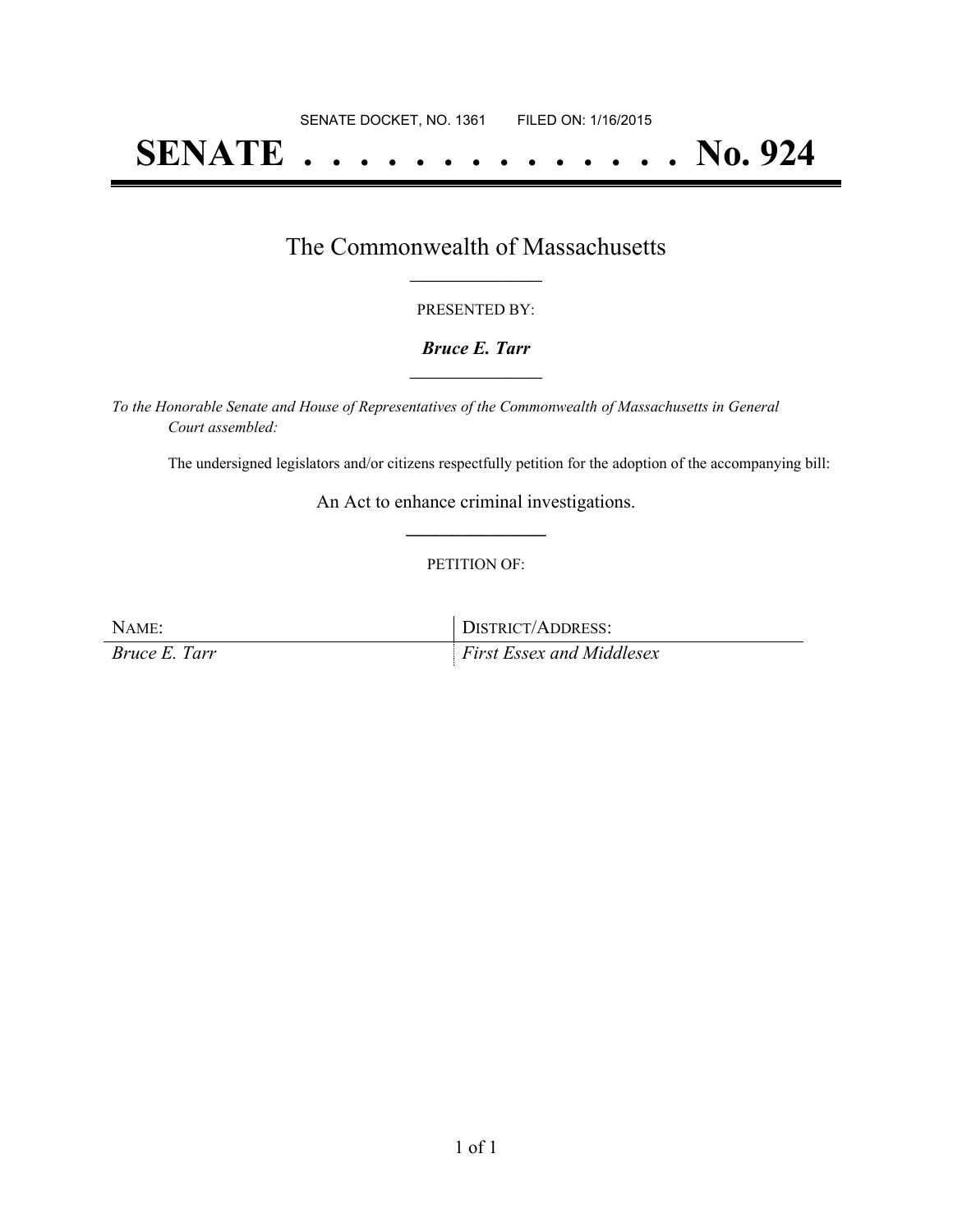# SENATE DOCKET, NO. 1361 FILED ON: 1/16/2015 **SENATE . . . . . . . . . . . . . . No. 924**

By Mr. Tarr, a petition (accompanied by bill, Senate, No. 924) of Bruce E. Tarr for legislation to enhance criminal investigations with wire communications. The Judiciary.

#### [SIMILAR MATTER FILED IN PREVIOUS SESSION SEE SENATE, NO. *822* OF 2013-2014.]

## The Commonwealth of Massachusetts

**In the One Hundred and Eighty-Ninth General Court (2015-2016) \_\_\_\_\_\_\_\_\_\_\_\_\_\_\_**

**\_\_\_\_\_\_\_\_\_\_\_\_\_\_\_**

An Act to enhance criminal investigations.

Be it enacted by the Senate and House of Representatives in General Court assembled, and by the authority *of the same, as follows:*

1 SECTION 1. Section 99 of chapter 272, as appearing in the 2014 Official Edition, is

2 hereby amended by striking out subsection A.

 SECTION 2. Said section 99 of said chapter 272, as so appearing, is hereby further amended by striking out the definition of "wire communication" and inserting in place thereof the following definition:- 1. The term "wire communication" means any transfer made in whole or in part through the use of facilities for the transmission of communications by the aid of wire, cable, or other like connection between the point of origin and the point of reception, including the use of such connection in a switching station, furnished or operated by any person engaged in providing or operating such facilities for the transmission of such communications and shall include: any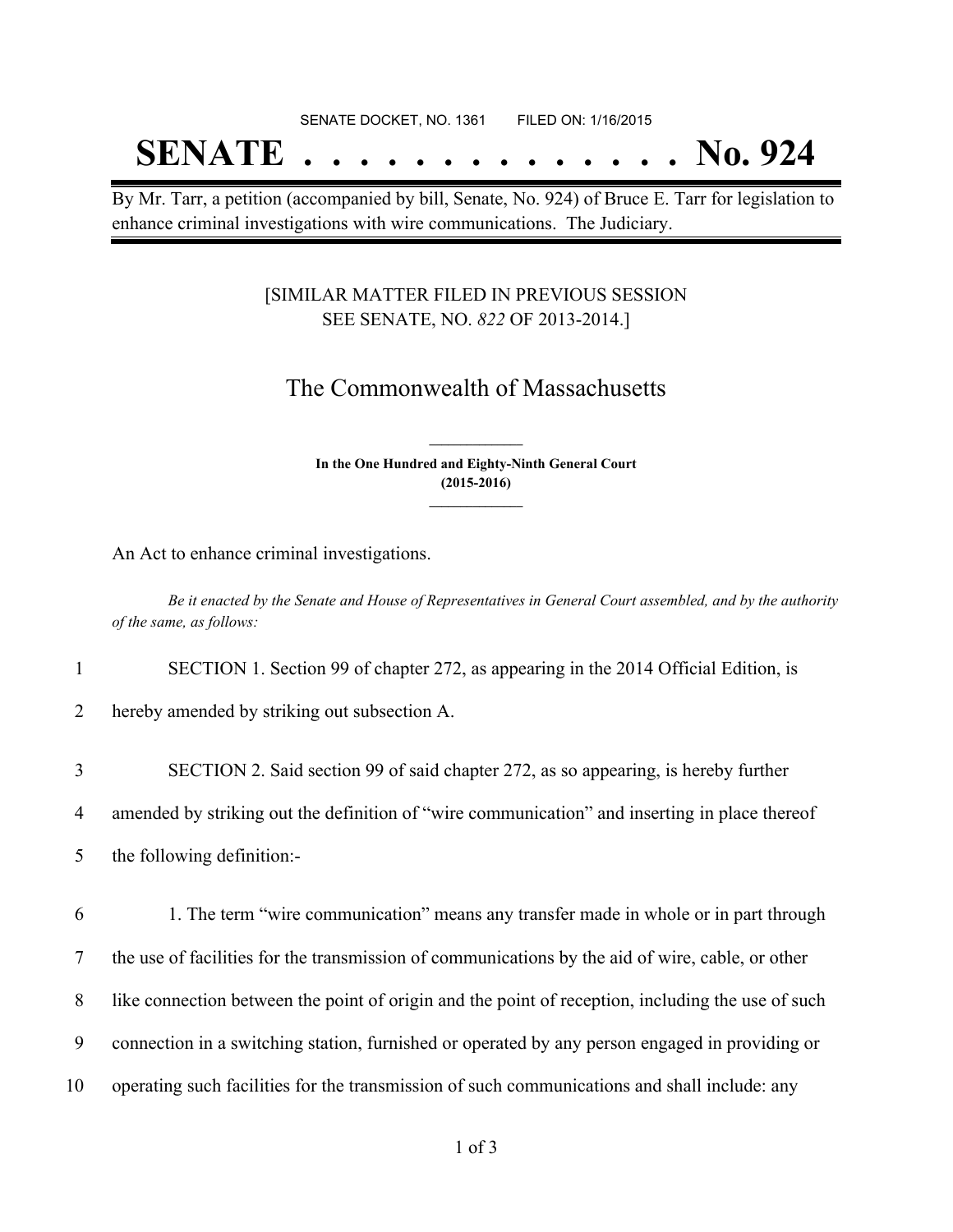transfer of signs, signals, writing, images, sounds, data or intelligence of any nature transmitted in whole or in part by a wire, radio, electromagnetic, photo-electronic or photo-optical system, but shall not include: (i) any communication made through a tone-only paging device; (ii) any communication from a tracking device, defined as an electronic or mechanical device which permits the tracking of the movement of a person or object; or (iii) electronic funds transfer information stored by a financial institution in a communications system used for the electronic storage and transfer of funds.

 SECTION 3. Subsection (B) of said section 99 of said chapter 272, as so appearing, is hereby further amended by striking out the definition of "designated offense" and inserting in place thereof the following definition:-

 7. The term "designated offense" shall include the following offenses in connection with organized crime: arson, assault and battery with a dangerous weapon, extortion, bribery, burglary, embezzlement, forgery, gaming in violation of section 17 of chapter 271, intimidation of a witness or juror, kidnapping, larceny, lending of money or things of value in violation of the general laws, mayhem, murder, any offense involving the possession or sale of a narcotic or harmful drug, perjury, prostitution, robbery, subornation of perjury, any violation of this section, being an accessory to any of the foregoing offense and conspiracy or attempt or solicitation to commit any of the foregoing offenses.

 The term "designated offense" shall also include, whether or not in connection with organized crime: (i) any murder or manslaughter, except under chapter 90 or 90B or 13 ½ of chapter 265; (ii) any violation of chapter 94C; and (iii) the illegal use, possession or carrying of a firearm, sawed-off shotgun, machine gun, assault weapon or large capacity weapon, as defined

of 3